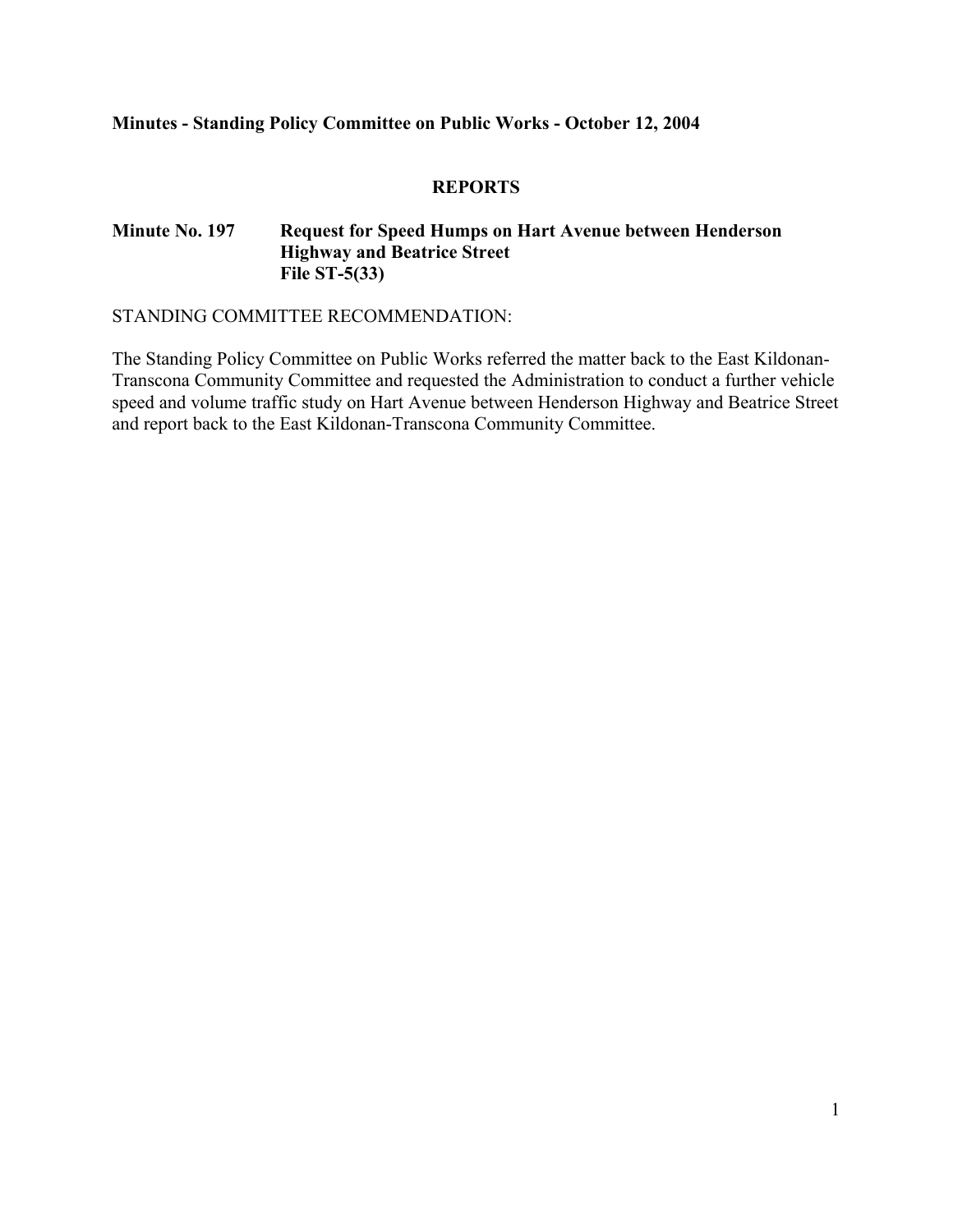#### **Minutes - Standing Policy Committee on Public Works - October 12, 2004**

DECISION MAKING HISTORY:

Moved by Councillor Lubosch, That the administrative recommendation be concurred in.

**Carried** 

Moved by Councillor Lazarenko, That the above motion be rescinded.

**Carried** 

Moved by Councillor Lazarenko,

 That the matter be referred back to the East Kildonan-Transcona Community Committee and the Administration be requested to conduct a further vehicle speed and volume traffic study on Hart Avenue between Henderson Highway and Beatrice Street and report back to the East Kildonan-Transcona Community Committee.

*Carried*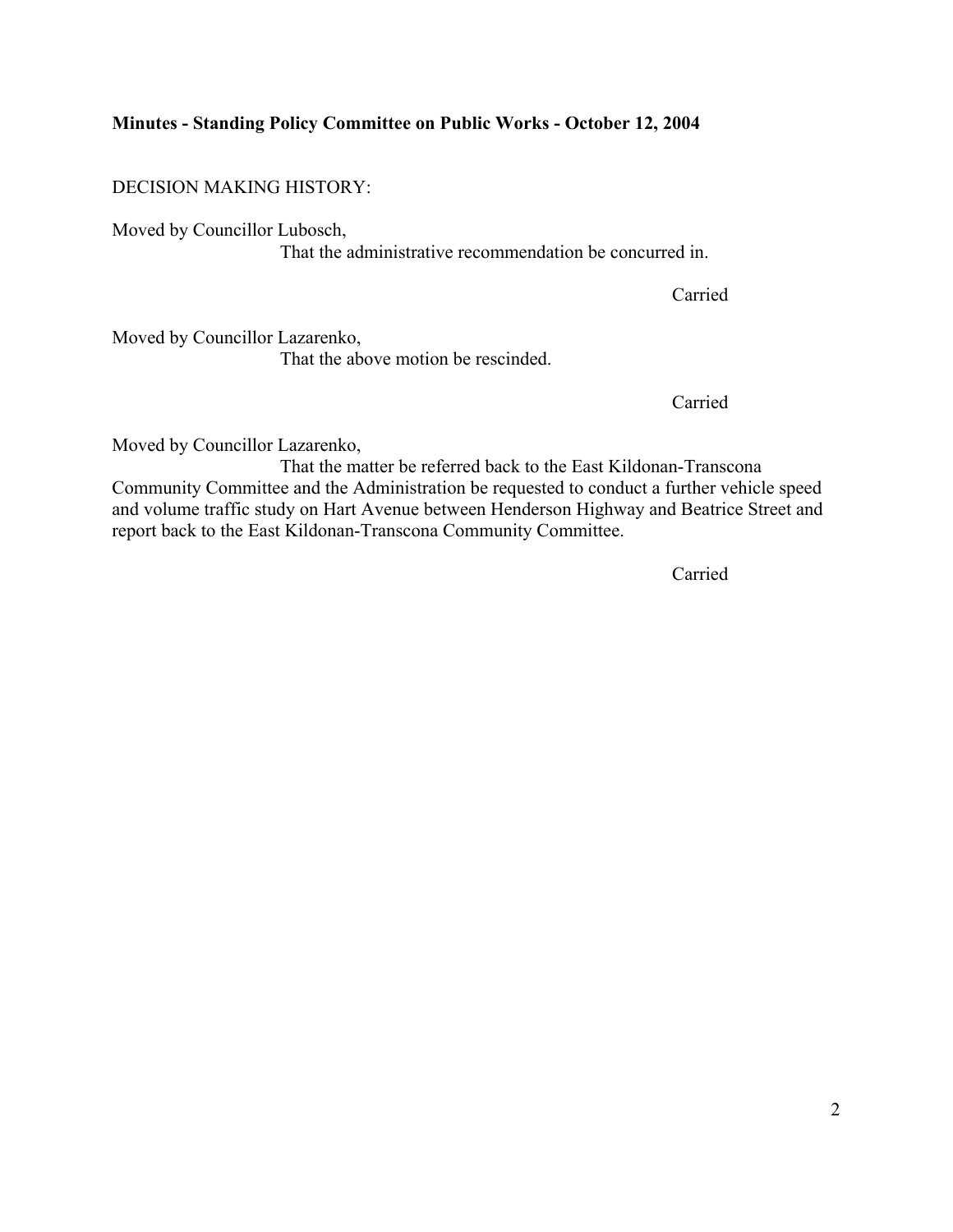# **ADMINISTRATIVE REPORT**

# **RE: REQUEST FOR SPEED HUMPS ON HART AVENUE BETWEEN HENDERSON HIGHWAY AND BEATRICE STREET**

## **FOR SUBMISSION TO: STANDING POLICY COMMITTEE ON PUBLIC WORKS**

**ORIGINAL REPORT SIGNED BY: L.S.W. Larkin, P. Eng., Director of Public Works** 

**REPORT DATE: SEPTEMBER 30, 2004** 

#### **RECOMMENDATION(S):**

That Speed Humps not be installed on Hart Avenue between Henderson Highway and Beatrice **Street**.

## **REPORT SUMMARY:**

#### **Key Issues:**

• The request for speed humps does not meet the speed hump warrant criteria.

### **Implications of the Recommendation(s):**

#### **General Implications:**

X None

 For the organization overall and/or other departments For the community and/or organizations external to the City Involves a multi-year phase in process

### **Comments:**

### **Policy Implications:**

| n<br>Λ |  |  |
|--------|--|--|
| ÷<br>╾ |  |  |

**Comments:**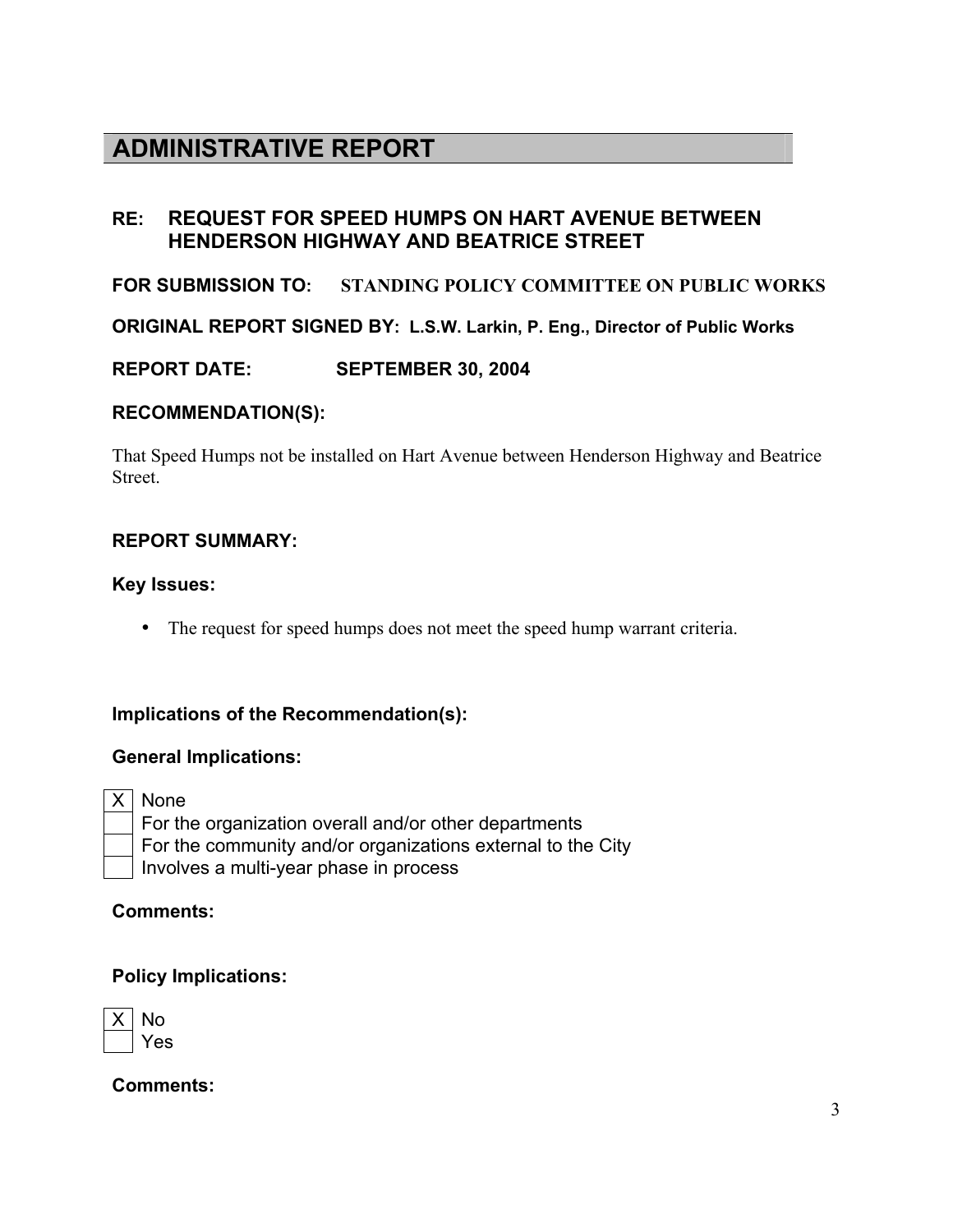# **Environmental Implications:**



**Comments:** 

## **Human Resource Implications:**



**Comments:** 

# **Financial Implications:**

 $\overline{X}$  Within approved current and/or capital budget Current and/or capital budget adjustment needed

**Comments:** Speed humps are not recommended for installation therefore there is no financial impact.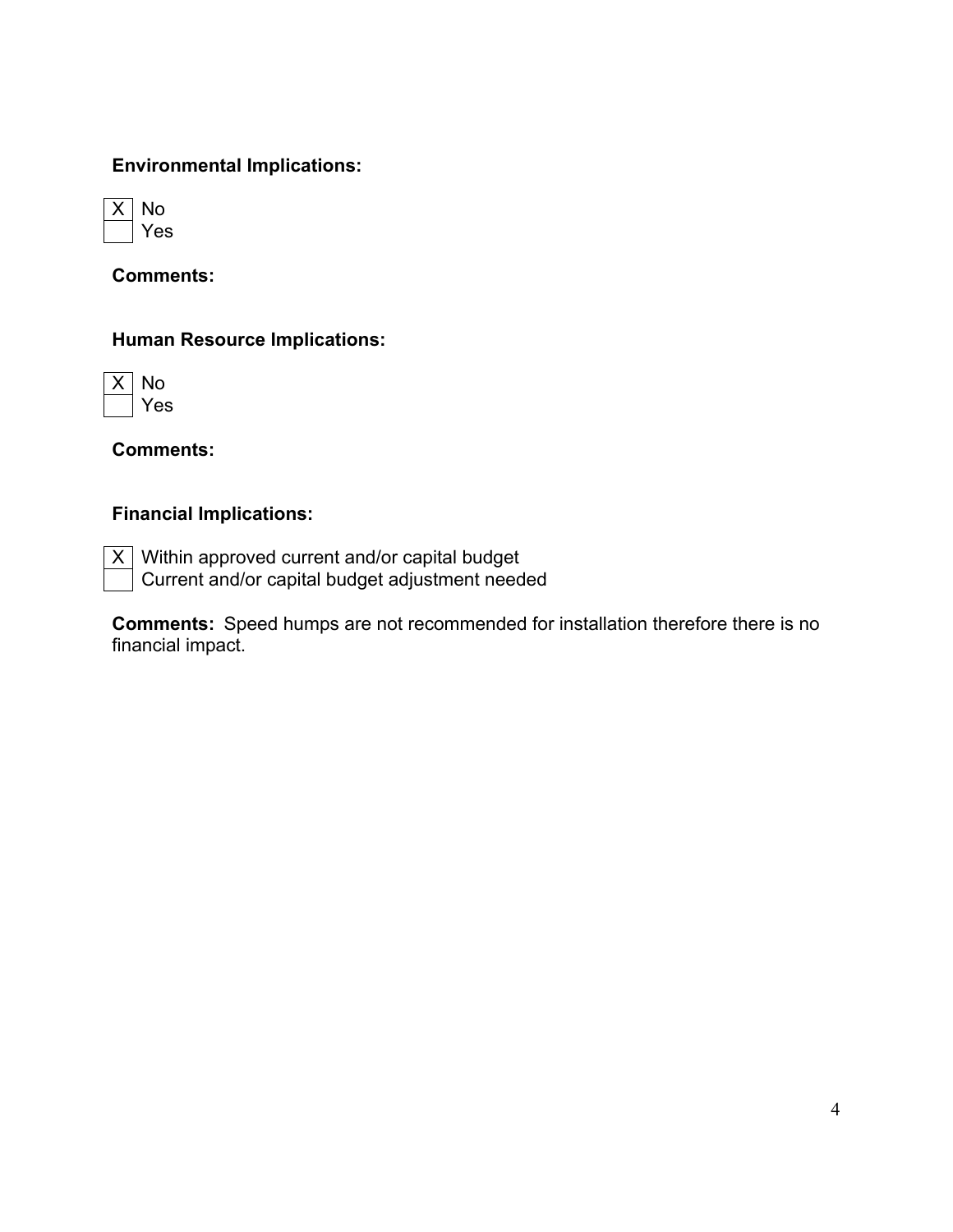## **REASON FOR THE REPORT:**

On June 29, 2004, the East Kildonan - Transcona Community Committee referred the petition from residents of Hart Avenue in support of the installation of speed humps on Hart Avenue to the Administration for report directly to the Standing Policy Committee on Public Works.

## **HISTORY:**

Nicole Beaudry submitted a petition purporting to contain 33 signatures from the residents of Hart Avenue in support of the installation of speed humps on Hart Avenue to reduce speed of drivers on Hart Avenue. Councillor Thomas moved that the request be referred to the Administration for report directly to the Standing Policy Committee on Public Works.

# **DISCUSSION:**

Hart Avenue contains a 7.5 metre concrete roadway within a 20 metre right-of-way. There are sidewalks on both sides of the street. In terms of street classification, Hart Avenue has the design characteristics (width and access provisions) meeting today's standard for new Local Residential streets. While traffic volumes for Local Residential streets are generally in the order of approximately 1,000 vehicles per day, traffic volumes on Hart Avenue are approximately 490 vehicles per day.

A set of warrant criteria for the installation of speed humps on local residential streets approved by the Standing Policy Committee on Public Works and adopted by Council specifies that;

The street is a local residential street and is not a Transit route, snow route or a residential collector street; and

A petition has been submitted representing a minimum of 70% of the residents of the street in the block in question in support of the installation of speed humps; and

At least one of the following speed criteria is met:

The average speed exceeds the speed limit (50 km/hour); or

At least 15% of vehicles exceed the speed limit by 5 km/hour or more (55 km/hour); or

At least 10% of vehicles exceed the speed limit by 10 km/hour or more (60 km/hour).

#### Review of Traffic on Hart Avenue

The petition submitted on behalf of the residents of this street indicated support for speed humps from 73% of the residents.

Our vehicle speed and volume study was conducted in August 2004. It should be noted that this Department conducted similar traffic studies on Hart Avenue between Henderson Highway and Beatrice Street in May 2002 and April 2003. A summary of the comparative traffic studies is provided in the table below.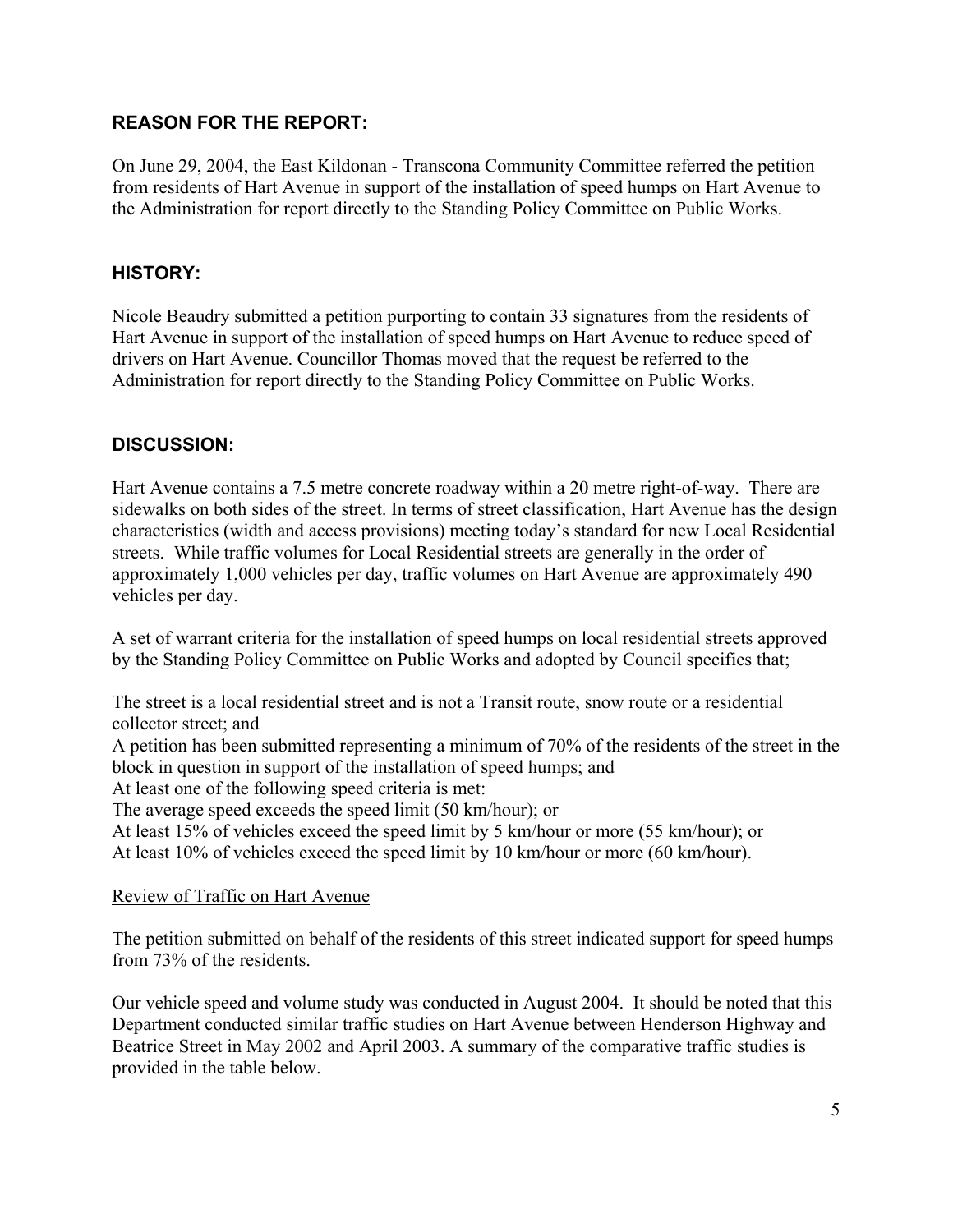| <b>HART AVENUE TRAFFIC STUDY</b>      |  |                                                |                                          |                         |                                                                                                                          |                                                                                                                                    |  |  |
|---------------------------------------|--|------------------------------------------------|------------------------------------------|-------------------------|--------------------------------------------------------------------------------------------------------------------------|------------------------------------------------------------------------------------------------------------------------------------|--|--|
| Location<br>on Hart<br>Avenue         |  | Average<br>Weekday<br><b>Traffic</b><br>Volume | $85^{\text{th}}$<br>Percentile<br>Speed* | Average<br><b>Speed</b> | Percent of<br><b>Vehicles</b><br><b>Traveling</b><br>$55 \text{ km/hr}$<br>or more<br>$(15%$ is the<br>warrant criteria) | Percent of<br><b>Vehicles</b><br><b>Traveling</b><br>$60 \text{ km/hr}$<br>or more<br>$(10\% \text{ is the})$<br>warrant criteria) |  |  |
| West of<br>Henderson<br>Hwy<br>(2002) |  | 540                                            | 47<br>km/hour                            | 36<br>km/hour           | 5%                                                                                                                       | 3%                                                                                                                                 |  |  |
| West of<br>Henderson<br>Hwy<br>(2003) |  | 507                                            | 45<br>km/hour                            | 35<br>km/hour           | 6%                                                                                                                       | 3%                                                                                                                                 |  |  |
| West of<br>Henderson<br>Hwy<br>(2004) |  | 487                                            | 49<br>km/hour                            | 37<br>km/hour           | 7.5%                                                                                                                     | $1\%$                                                                                                                              |  |  |

\* The 85th Percentile Speed is a common transportation engineering indicator which refers to the speed at which 85% of vehicles are traveling at or below and 15% of vehicles are traveling at or above.

As shown in the table, Hart Avenue does not meet the set of warrant criteria for the installation of speed humps on local residential streets. Therefore, we are unable to recommend installation of speed humps on this street at this time.

There is no financial impact as a result of the recommendation.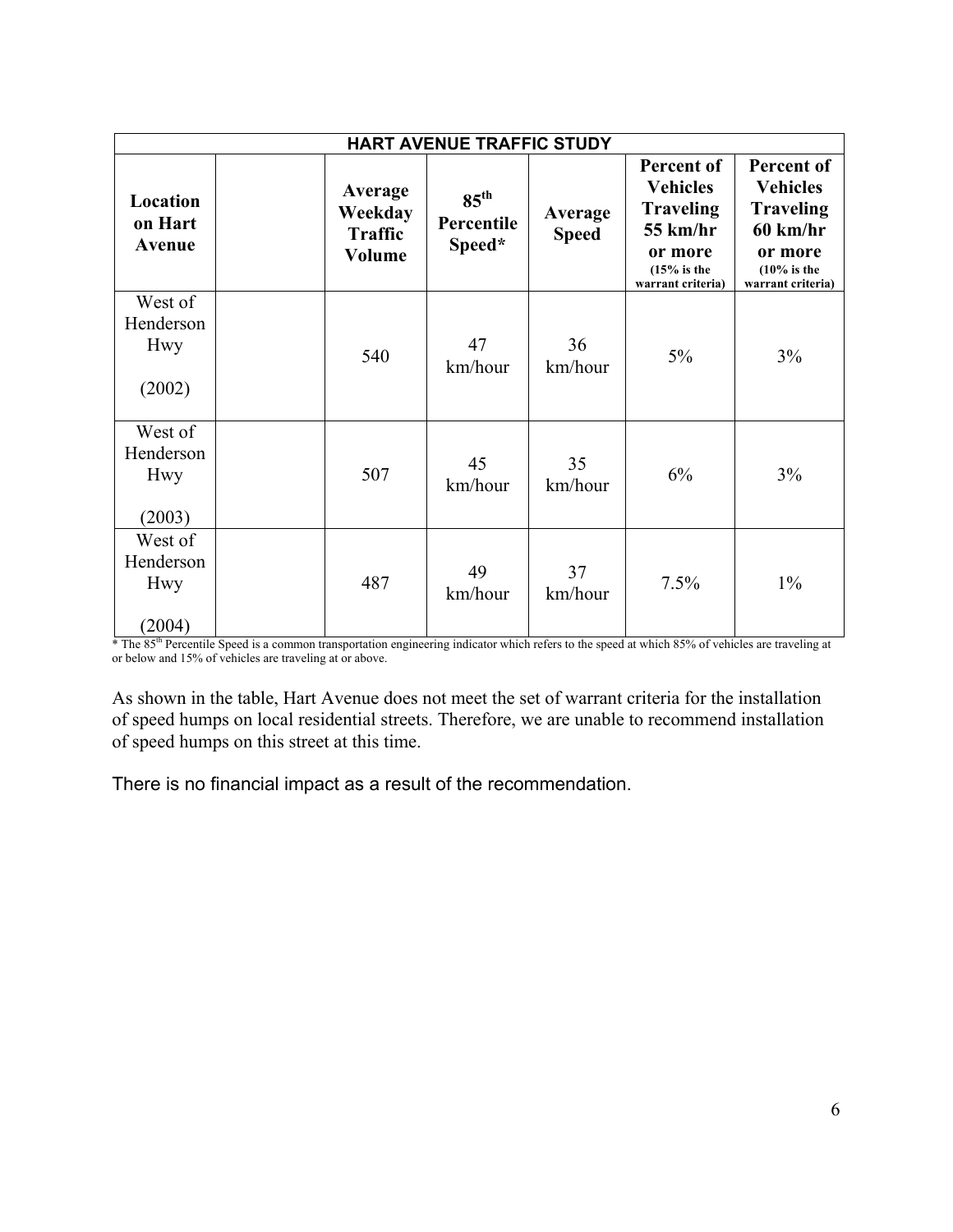# **Project Name: COMMENTS: Request for speed humps on Hart Ave. between Henderson Highway and Beatrice Street.**

There is no financial impact as the recommendation is to not approve and install the requested speed humps.

*"Original signed by Darcy Stewart, CA"* Manager of Finance & Administration

Approved by Divisional Accountant Trainee:  $\checkmark$